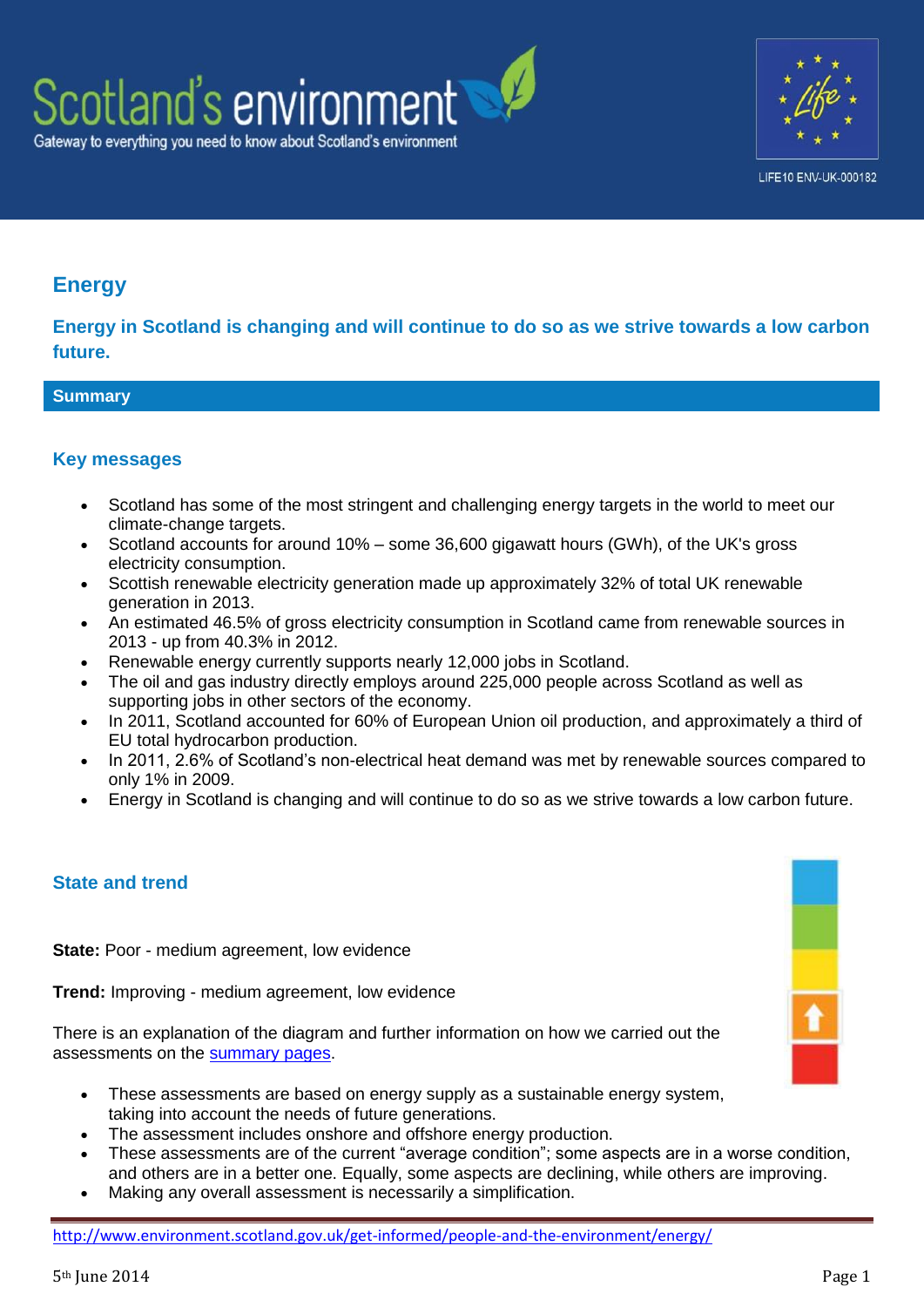



We have stated how confident we are in the assessments based on the level of agreement between the specialists involved, and the quality and quantity of the supporting evidence.

#### **Overview**

We need energy to generate electricity, to heat our homes and to run our cars. It comes from a range of non-renewable and renewable sources such as coal, oil, gas, wind and water (Table 1). Over the last 200 years, most of our energy requirements have been met by fossil fuels. However, these are not renewable and will run out eventually. Burning fossil fuels also generates greenhouse gases. Relying on fossil fuels for energy generation is therefore unsustainable and we need to explore a wider range of energy sources in future – including using more renewable, sustainable ways of generating energy.

| <b>Energy Source</b> | Is it renewable?                | Impact on the environment                |  |
|----------------------|---------------------------------|------------------------------------------|--|
| Coal                 | <b>No</b>                       | Generates greenhouse gases and other air |  |
|                      |                                 | pollutants                               |  |
| Oil                  | <b>No</b>                       | Generates greenhouse gases and other air |  |
|                      |                                 | pollutants                               |  |
| Natural gas          | <b>No</b>                       | Generates greenhouse gases and other air |  |
|                      |                                 | pollutants                               |  |
| <b>Nuclear</b>       | No.                             | Waste produced is highly toxic           |  |
|                      |                                 | Leakage can damage human health and the  |  |
|                      |                                 | environment                              |  |
| <b>Biomass</b>       | Yes if the vegetation used is   | Generates greenhouse gases and other air |  |
|                      | replanted                       | pollutants                               |  |
|                      |                                 | Competes with other land uses            |  |
| Wood                 | Yes if trees providing wood are | Generates greenhouse gases and other air |  |
|                      | replanted                       | pollutants                               |  |
|                      |                                 | Competes with other land uses            |  |
| Solar                | Yes                             | Impact on landscape                      |  |
| Wind                 | Yes                             | Impact on landscape                      |  |
|                      |                                 | Competes with other land uses            |  |
|                      |                                 | Impact on wildlife and habitats          |  |
| Tidal                | Yes                             | Impact on landscape                      |  |
|                      |                                 | Impact on wildlife and habitats          |  |
| Wave                 | Yes                             | Impact on landscape                      |  |
|                      |                                 | Impact on wildlife and habitats          |  |
| Hydroelectric        | Yes                             | Impact on landscape                      |  |
| power                |                                 | Impact on wildlife and habitats          |  |
| Ground source        | Yes                             |                                          |  |
| heat                 |                                 |                                          |  |

**Table 1:** The main energy sources and their impact on the environment.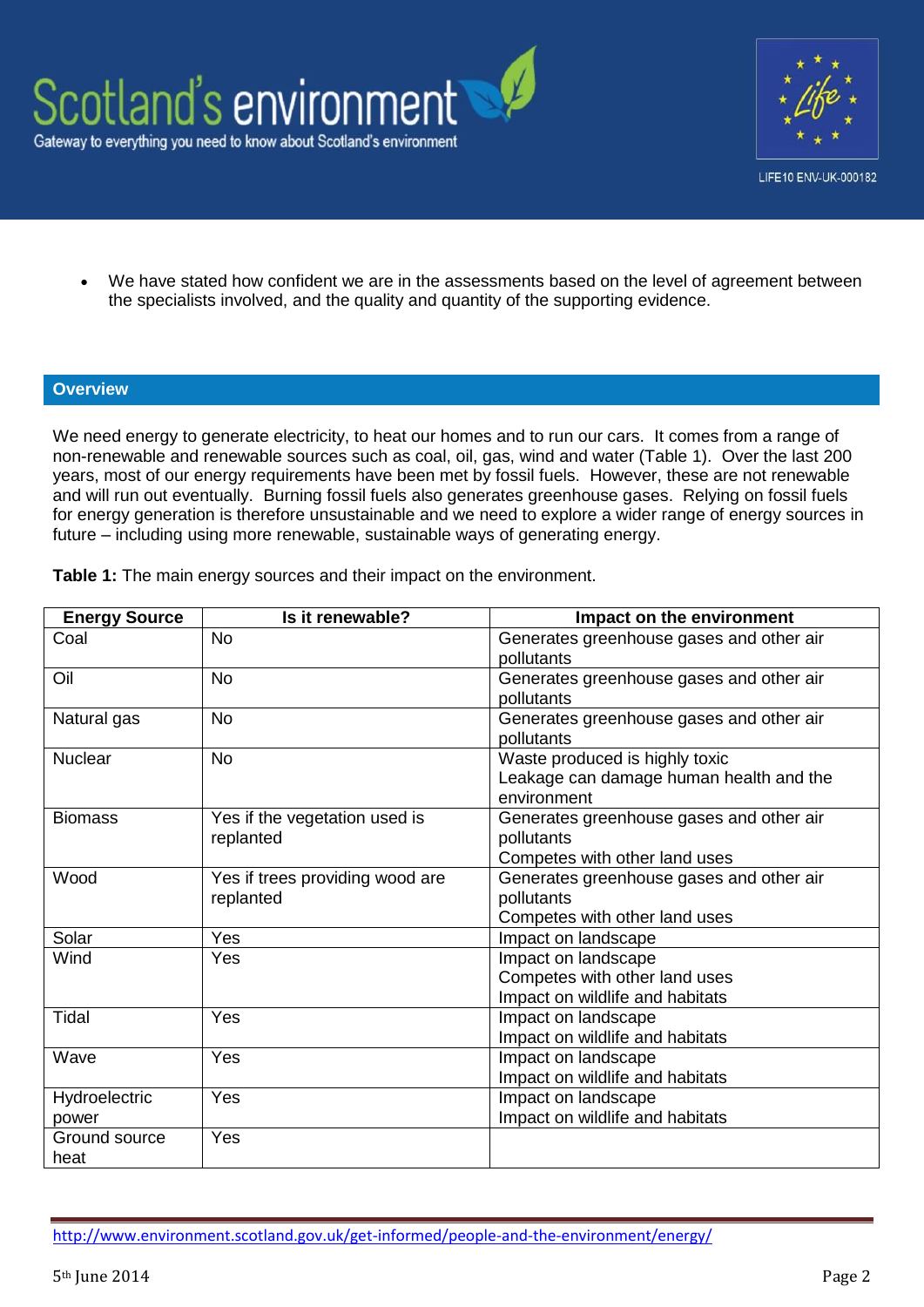

The European Union have set a target that 20% of energy must come from renewable sources by 2020. The Scottish Government has set more stringent targets and is aiming for at least 30% by 2020. This includes targets for:

- renewable sources to generate the equivalent of 100% of Scotland's gross annual electricity consumption by 2020;
- renewables sources to provide the equivalent of 11% of Scotland's non-electrical heat demand by 2020.

The connection between energy requirements and the environment is important for everyone who lives, or does business in, Scotland.

The main pressures relating to energy are the impacts of climate change, the need to reduce greenhouse gas emissions, the expense of energy, and the need to make sure we have a secure, reliable energy supply.

Scotland accounts for around 10% - some 36,600 gigawatt hours (GWh) - of the UK's total electricity consumption. The vast majority of the UK's oil production, and around half of its natural gas production, is extracted from reserves under the continental shelf around Scotland. In addition a third, around [6 million](http://www.scotland.gov.uk/Publications/2012/03/2818/3)  [tonnes,](http://www.scotland.gov.uk/Publications/2012/03/2818/3) of the UK's coal production comes from Scotland. Scotland has a major economic stake in the production of hydrocarbon fossil fuels, and our coal, oil and gas reserves are valuable assets. The oil and gas industry currently employs approximately 225,000 people across Scotland, either directly in the industry or in supporting jobs in other sectors of the economy.

Scotland also has huge potential for renewable electricity generation. It has been estimated that Scotland could produce 206 GW a year of electricity through offshore wind, wave and tidal generation. This means that Scotland could produce up to 25% of Europe's total offshore wind and tidal energy, as well as 10% of its wave energy.

Currently, electricity generation in Scotland comes from a mixture of fossil fuels, nuclear, and renewables. Around a quarter of the electricity generated is exported to the rest of the UK.

In Scotland, the majority of energy produced is used to provide heat (non-electrical). Transport uses nearly a quarter of energy produced, while electricity uses just over 20% of energy produced.

Excluding transport, approximately 40% of energy (electricity and heat) is used by households while 60% is used by industry and business.

The source of energy and its production can have significant impacts on the environment (Table 1).

### **State**

The demand for energy in Scotland has decreased by about 10% between 2000 and 2012, with a particularly marked reduction between 2008 and 2012.

<http://www.environment.scotland.gov.uk/get-informed/people-and-the-environment/energy/>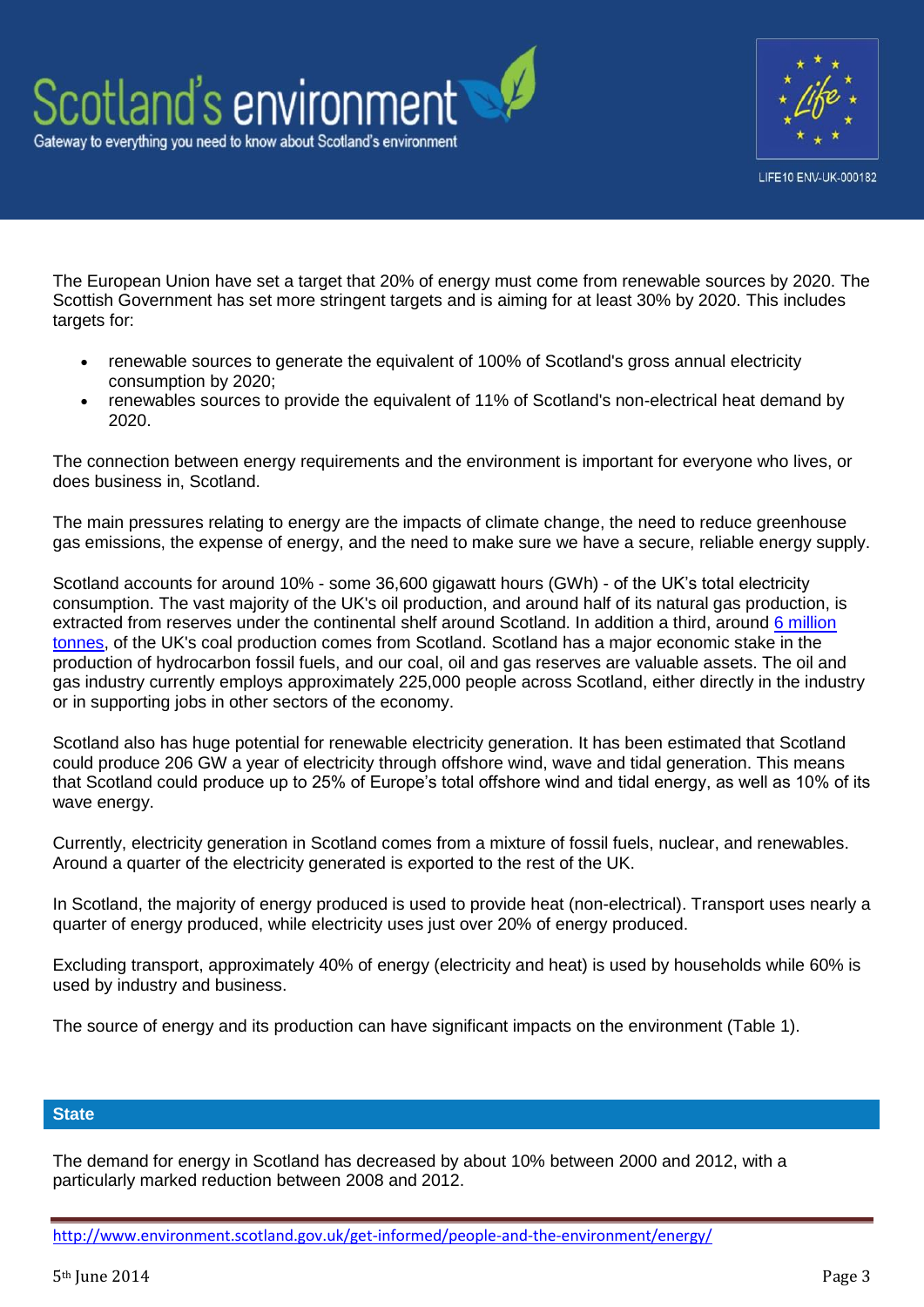



It is unclear whether this reduction in energy consumption is because of the downturn in the economy or because of energy-saving measures.



.<br>Renewables includes wind, wave, solar power, thermal renewables and hydroelectric (natural flow).<br>Pumped storage is not a renewable source of energy because it uses electricity produced by other

**Figure 1:** Electricity generation by source 2000 – 2012

#### **Source:** [Scottish Government](http://www.scotland.gov.uk/seso/Datasets.aspx?TID=18)

Figure 1 shows there has been a large increase in the amount of electricity generated from renewable sources, and also that the annual contributions from nuclear, coal, gas and oil are relatively volatile. The contribution from pumped storage remains important at around 1.2% of electricity generated in 2012.

Table 2 illustrates the rapid rise in the contribution of renewable energy from the year 2000 and, in particular, the increasingly important contribution from wind power. With the exception of hydropower, all forms of renewable energy are contributing an increasing amount to total energy demand.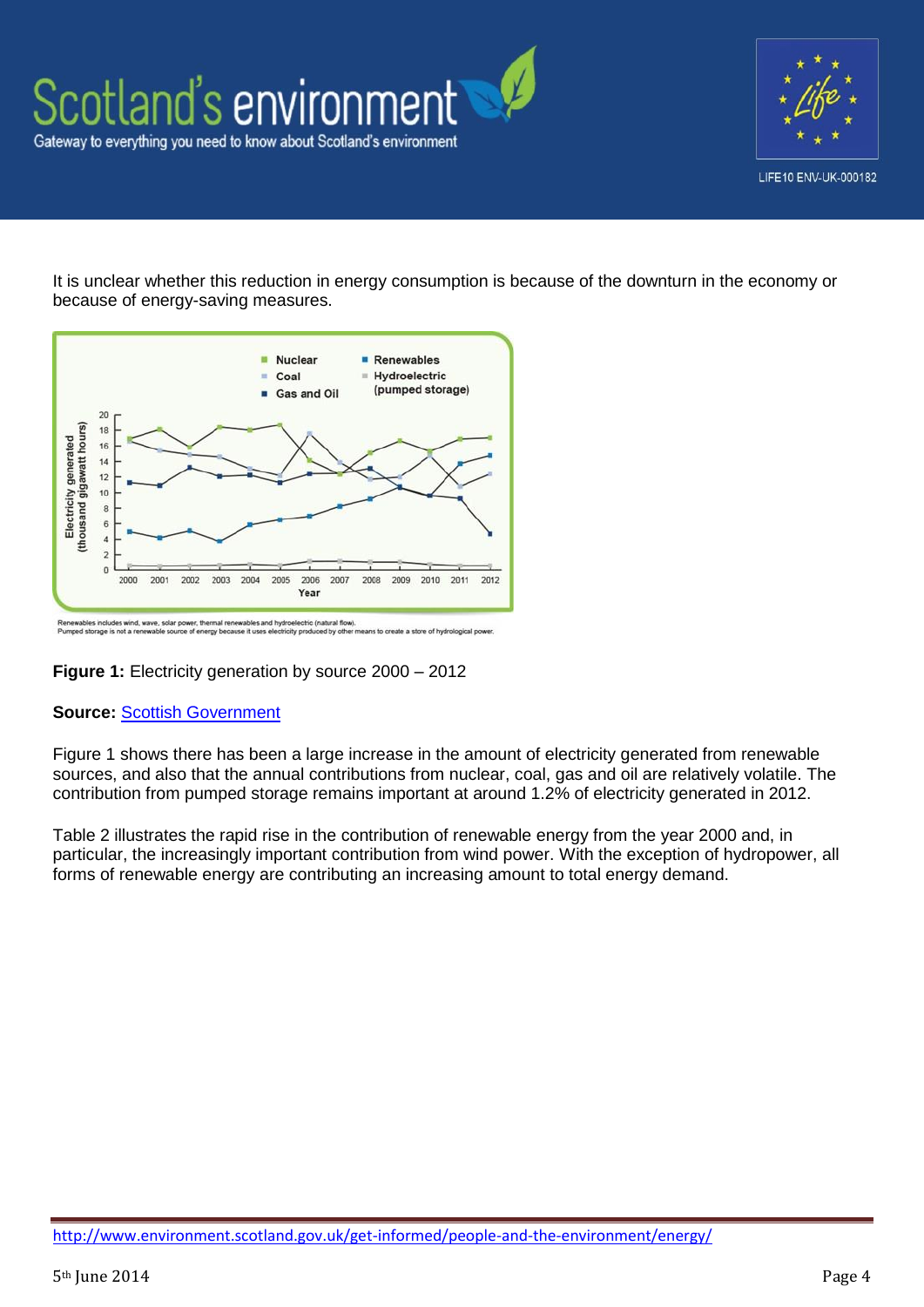

#### **Year Hydro Wind (inc.amount of wave/tidal/solar) Landfill Sewage Other biofuels Total Gross Consumption (GWh) Renewables as a percentage of gross consumption** 2000 4,665.3 216.7 68.5 \* 21.1 4,971.6 40,801 12.2% 2001 | 3,737.5 | 245.2 | 109.3 | \* | 110.4 | 4,202.4 | 40,446 | 10.4% 2002 | 4,455.4 | 406.1 | 157.0 | \* | 80.1 | 5,098.7 | 41,619 | 12.3% 2003 2,902.0 448.9 228.0 \* 145.5 3,724.5 41,238 9.0% 2004 | 4,474.8 | 848.4 | 339.2 | \* | 169.8 | 5,832.2 | 41,364 | 14.1% 2005 4,612.2 1,280.9 395.4 \* 197.2 6,485.7 41,923 15.5% 2006 4,224.9 2,022.9 424.0 \* 291.0 6,962.8 41,309 16.9% 2007 4,692.9 2,644.0 486.5 \* 402.7 8,226.1 40,718 20.2% 2008 4,709.2 3,330.0 501.7 \* 600.0 9,140.8 41,132 22.2% 2009 | 4,863.8 | 4,558.3 | 533.8 | 21.1 | 778.2 | 10,755.2 | 39,028 | 27.6% 2010 3,313.3 4,861.8 534.2 20.6 861.2 9,591.1 39,669 24.2% 2011 5,331.8 6,991.9 506.5 35.3 862.6 13,728.1 37,871 36.2% 2012 4,843.6 8,263.6 548.6 35.4 1,064.8 14,756.1 36,602 40.3%

**Table 2:** Contribution of renewables to gross consumption 2000 to 2012

Source: [Scottish Government](http://www.scotland.gov.uk/Resource/0044/00447302.pdf)

Scotland has two operational nuclear power plants, which are an important source of de-carbonised electricity and use fuel imported from abroad. Once fuel has been used in a reactor it can be reprocessed to provide additional energy, but this produces a significant quantity of radioactive waste that has to be safely contained for many years. In Scotland, waste is stored on the surface at the generation site rather than deep underground as is the preference in England and Wales.

Table 3 illustrates the extent of nuclear waste and the lifetime potential volume of waste.

#### **Table 3:** [Radioactive waste in Scotland](http://www.nda.gov.uk/ukinventory/the-2013-inventory/2013-uk-data/)

| Waste type *                | <b>Volume (cubic metres)</b>     |                                     |                                              |
|-----------------------------|----------------------------------|-------------------------------------|----------------------------------------------|
|                             | <b>Stocks at 1 April</b><br>2010 | <b>Estimated future</b><br>arisings | Lifetime total once all waste is<br>packaged |
| Intermediate-level<br>waste | 8,080                            | 17,400                              | 41.500                                       |
| Low-level waste             | 30,500                           | 245,000                             | 374,000                                      |

\* [Radiocative waste is categorised](http://www.scotland.gov.uk/Topics/Environment/waste-and-pollution/Waste-1/16293/8942) into four levels; no high-level waste is managed in Scotland.

Scottish energy policy has shifted away from nuclear generation. At the end of their operational life, Scotland's nuclear power plants will not be replaced. Both nuclear power plants currently have a decommissioning date of 2023.

<http://www.environment.scotland.gov.uk/get-informed/people-and-the-environment/energy/>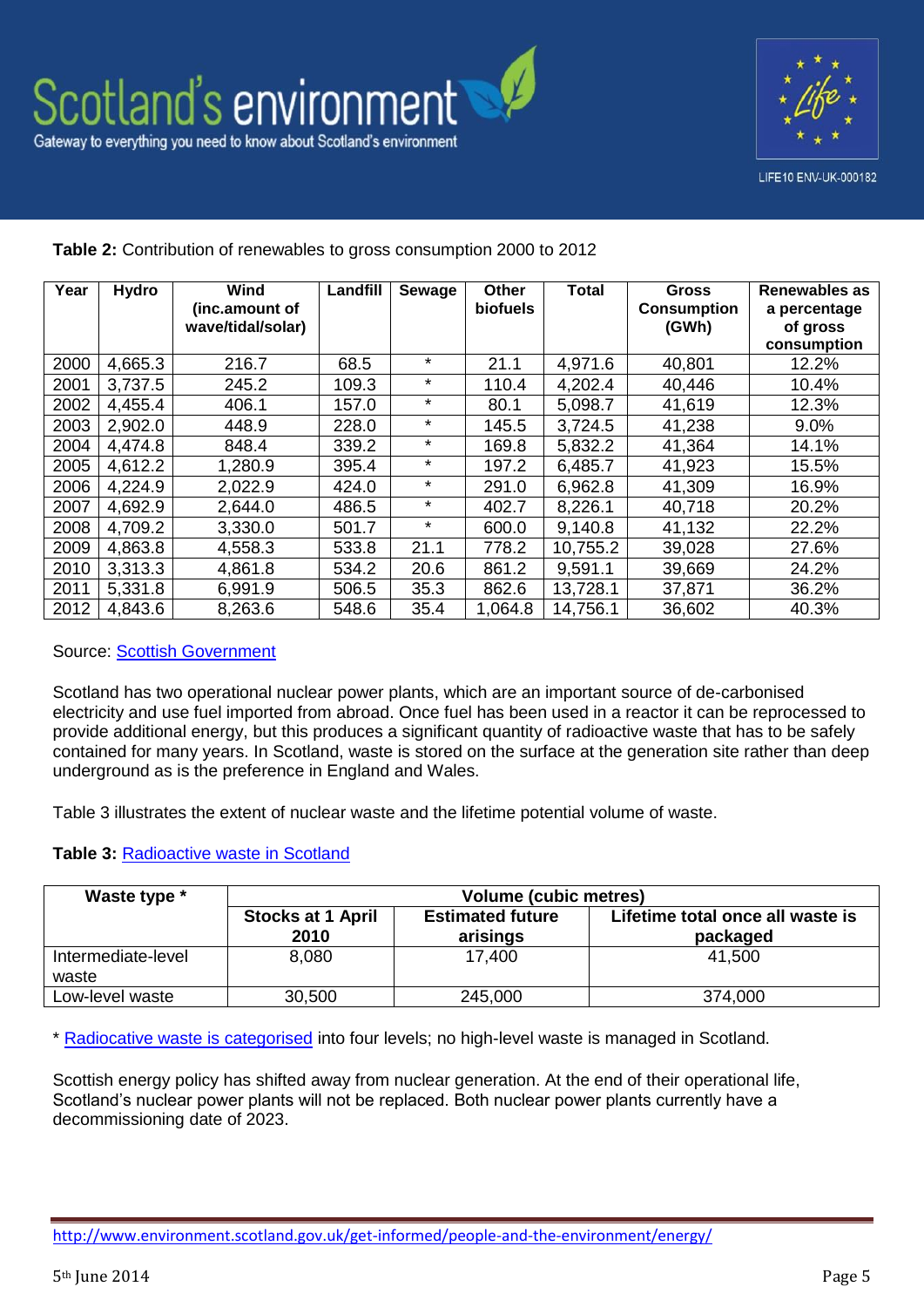



## **Pressures affecting energy supply and demand**

Energy faces pressures in relation to demand (the quantity of energy required) and supply (how energy is produced).

### **Population and households**

Scotland's population is increasing, and how we live is changing (living longer but in smaller sized households). This is leading to increased demand for housing and for energy. Scotland's population was approximately [5.3 million in 2012.](http://www.scotlandscensus.gov.uk/population-households) The latest projections suggest that this will rise to 5.76 million by 2035.The number of households grew faster than the rate of population increase (by 343,000, or 17%) between 1991 and 2012, indicating that household structures are changing, with fewer occupants per household.

Projections suggest that by 2035 the number of households in Scotland will increase to 2.89 million. This will further increase demand for housing and energy.

#### **Road transport**

Figure 2 shows that from 2005 to 2011, total personal transport fuel consumption in Scotland fell by 10%, while over the same period freight consumption increased by 5%.



**Figure 2:** Road-transport energy consumption in Scotland: tonnes of fuel for freight and personal transport per year

**Source:** Scottish Government, [Energy in Scotland Compendium 2014](http://www.scotland.gov.uk/Topics/Statistics/Browse/Business/Energy/Compendium2014)

<http://www.environment.scotland.gov.uk/get-informed/people-and-the-environment/energy/>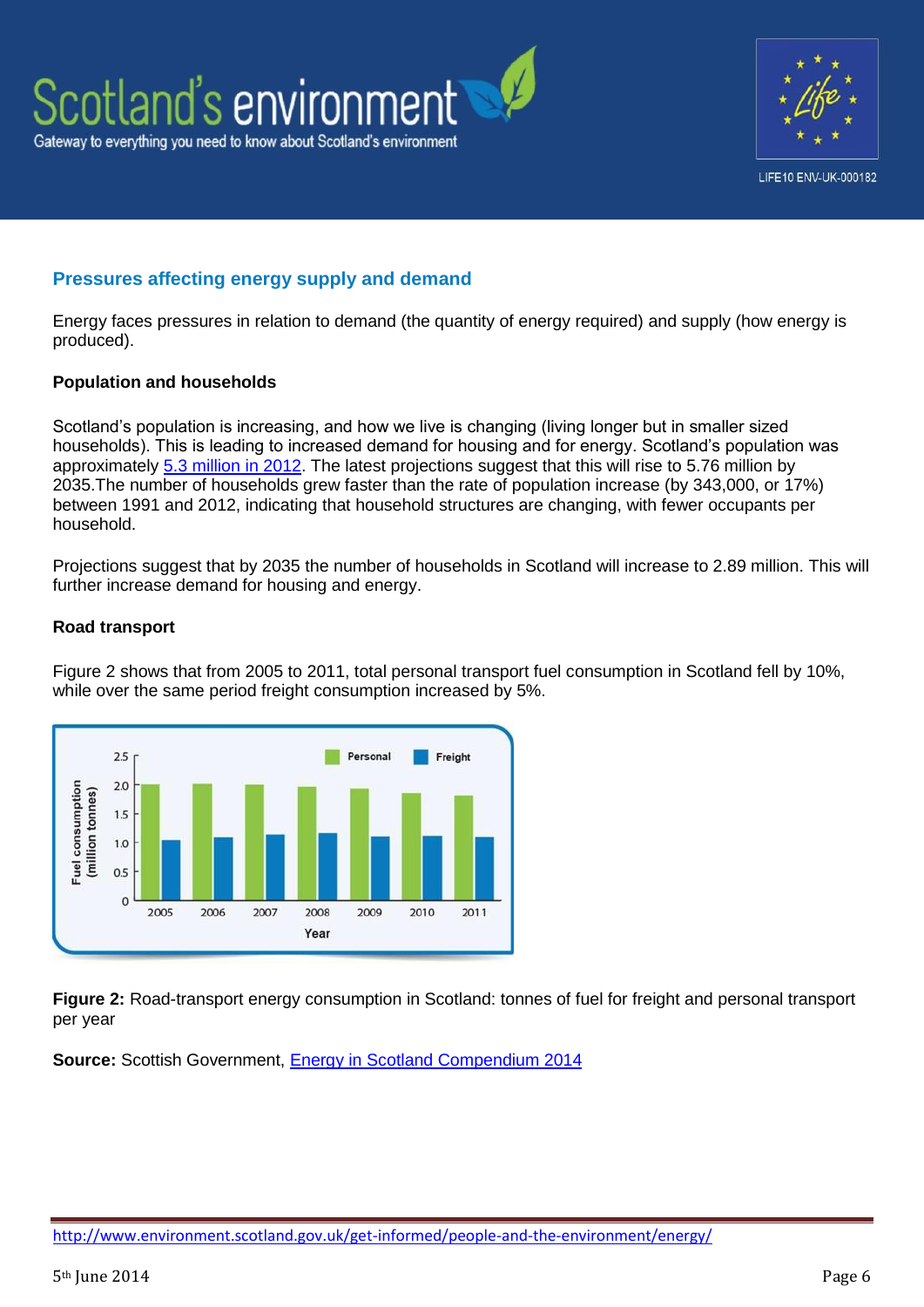



Figure 3 shows that since 2007, total vehicle kilometres on Scotland's roads had been reducing year on year, although there was a marginal increase in the year to 2012.



**Figure 3:** Distance travelled by vehicles on all roads in Scotland, 1993–2012

**Source:** Scottish Government, [Energy in Scotland Compendium 2014](http://www.scotland.gov.uk/Topics/Statistics/Browse/Business/Energy/Compendium2014)

Electric vehicles have great potential for reducing greenhouse gas (GHG) emissions produced by road transport. However, not enough people are buying vehicles that use this technology. Electric vehicles need to become relatively less expensive to buy, easier and cheaper to refuel or recharge, and capable of travelling distances on one charge similar to cars powered by fossil fuels.

#### **Energy reserves**

There are significant coal reserves in Scotland, but burning coal (a fossil fuel) produces a lot of greenhouse gases.

However, mine waters in abandoned workings in Scotland's Midland Valley are a potentially important geothermal resource. Deep geothermal energy is an emerging technology that could be an important source of energy in Scotland in future. The Scottish Government has published a study on [the potential of](http://www.scotland.gov.uk/Publications/2013/11/2800/4)  [geothermal energy in Scotland.](http://www.scotland.gov.uk/Publications/2013/11/2800/4) It estimates that there could be enough energy available in Scotland's abandoned mine workings to provide one third of Scotland's heat demand – however it notes that the actual contribution is likely to be significantly less because heat cannot be transported efficiently over large distances. Other potential sources of geothermal energy in Scotland were also identified including "hot sedimentary aquifers" and "hot dry rocks".

<http://www.environment.scotland.gov.uk/get-informed/people-and-the-environment/energy/>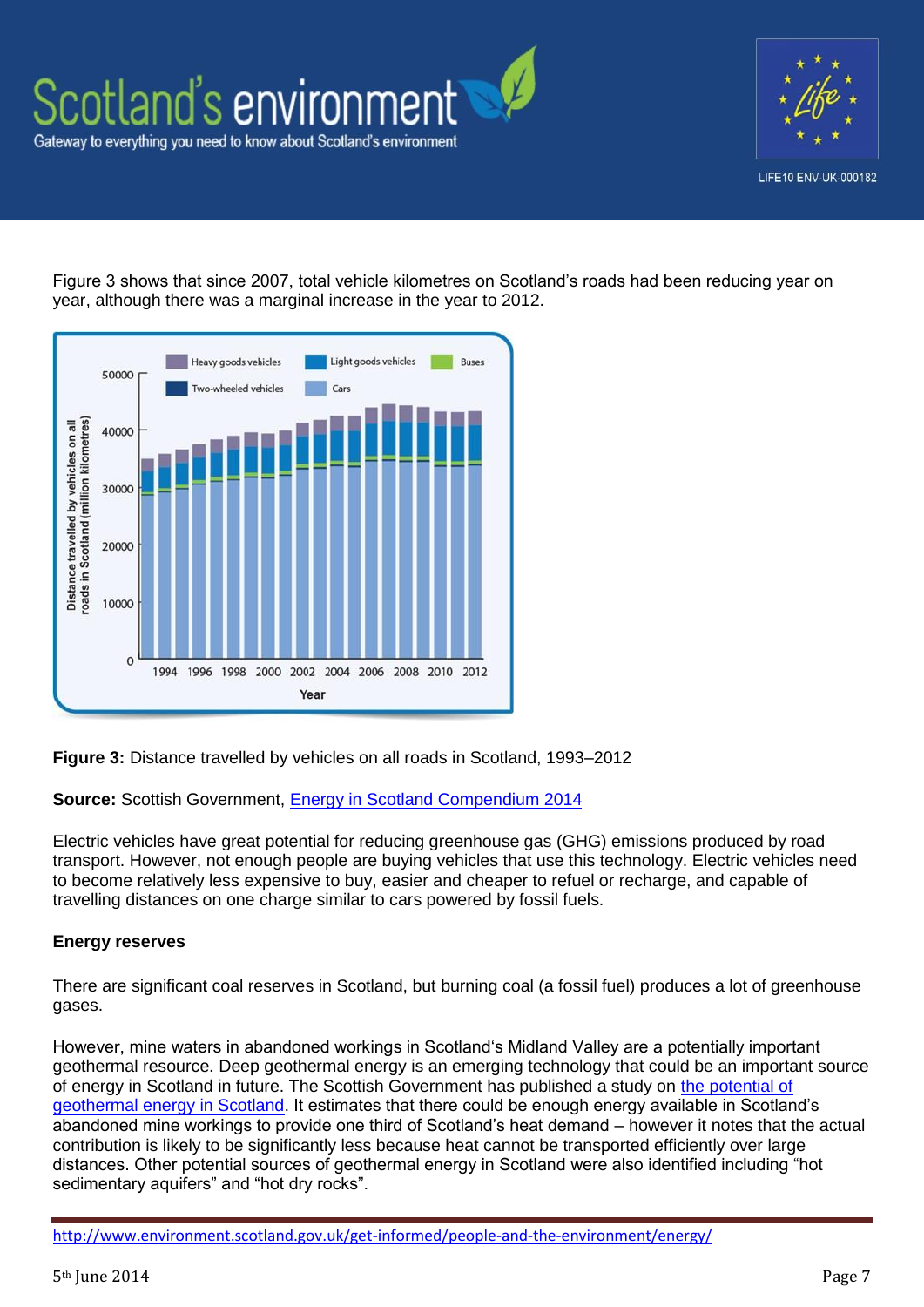



Scotland also has unconventional sources of oil & gas, including, shale gas and coalbed methane. The British Geological Survey has studied the shales of the Midland Valley and [estimated the shale gas and oil](https://www.gov.uk/government/publications/bgs-midland-valley-of-scotland-shale-reports)  [resource](https://www.gov.uk/government/publications/bgs-midland-valley-of-scotland-shale-reports) – that is the total amount of gas and oil present in the rocks. However, further work is required to estimate how much of this resource is recoverable.

In 2011 [Scotland produced more than 60% of oil in the European Union](http://www.scotland.gov.uk/Resource/0041/00416072.pdf) (EU) and approximately one-third of EU total hydrocarbon production. It is estimated that [15-24 billion barrels of oil and gas equivalent](http://www.oilandgasuk.co.uk/2012economic_report/resources_reserves.cfm) [\(boe\)](http://www.investopedia.com/terms/b/barrelofoilequivalent.asp) could still be recovered from within the UK's territorial waters, worth [up to £1.5 trillion and generating](http://www.scotland.gov.uk/Resource/0041/00416072.pdf)  [between £41 and £57 billion in tax revenue between 2012 and 2018.](http://www.scotland.gov.uk/Resource/0041/00416072.pdf) This is equivalent to more than half the total quantity recovered since the 1970s).

However, continuing to produce and consume oil, natural gas and coal will make it more difficult to achieve Scotland's climate change targets. Also, the development of carbon pricing over the next few years could dramatically reduce the value of fossil-fuel reserves around the world. If international agreement is reached to support the practice of placing limits on greenhouse gas emissions and paying for the excess emissions, this will effectively monetise future carbon emissions and significantly devalue fossil-fuel reserves. Reducing the market value of fossil-fuel reserves could result in them becoming obsolete, and could also significantly reduce the economic viability of deep marine fossil-fuel reserves and reserves in other locations that are difficult to access, such as places that are highly valued for their habitats or species.

One option to make up for the shortfall in electricity generation when Scotland's nuclear reactors are decommissioned is a large new fossil-fuel-burning plant with integrated carbon capture and storage (CCS). Also, accelerating the upgrade and expansion of the transmission infrastructure could tap into potential wind and wave power.

### **What is being done**

Scotland has some of the most stringent and challenging energy targets in the world, supported by policies, incentives and targeted support. Together, they aim to reduce Scotland's contribution to climate change, support new technologies in Scotland and reduce our reliance on fossil fuel.

### **Policy and legislation**

#### **Targets**

To reduce GHG emissions we must decarbonise our energy supplies, and this means moving away from fossil fuels as well as making CCS a reality on an industrial scale.

The [Climate Change \(Scotland\) Act 2009](http://www.scotland.gov.uk/Topics/Environment/climatechange/scotlands-action/climatechangeact) contains ambitious targets to reduce GHG emissions while maintaining economic growth. Those relating to energy include:

 delivering the equivalent of at least 100% of gross electricity consumption from renewables by 2020, with an interim target of 50% by 2015;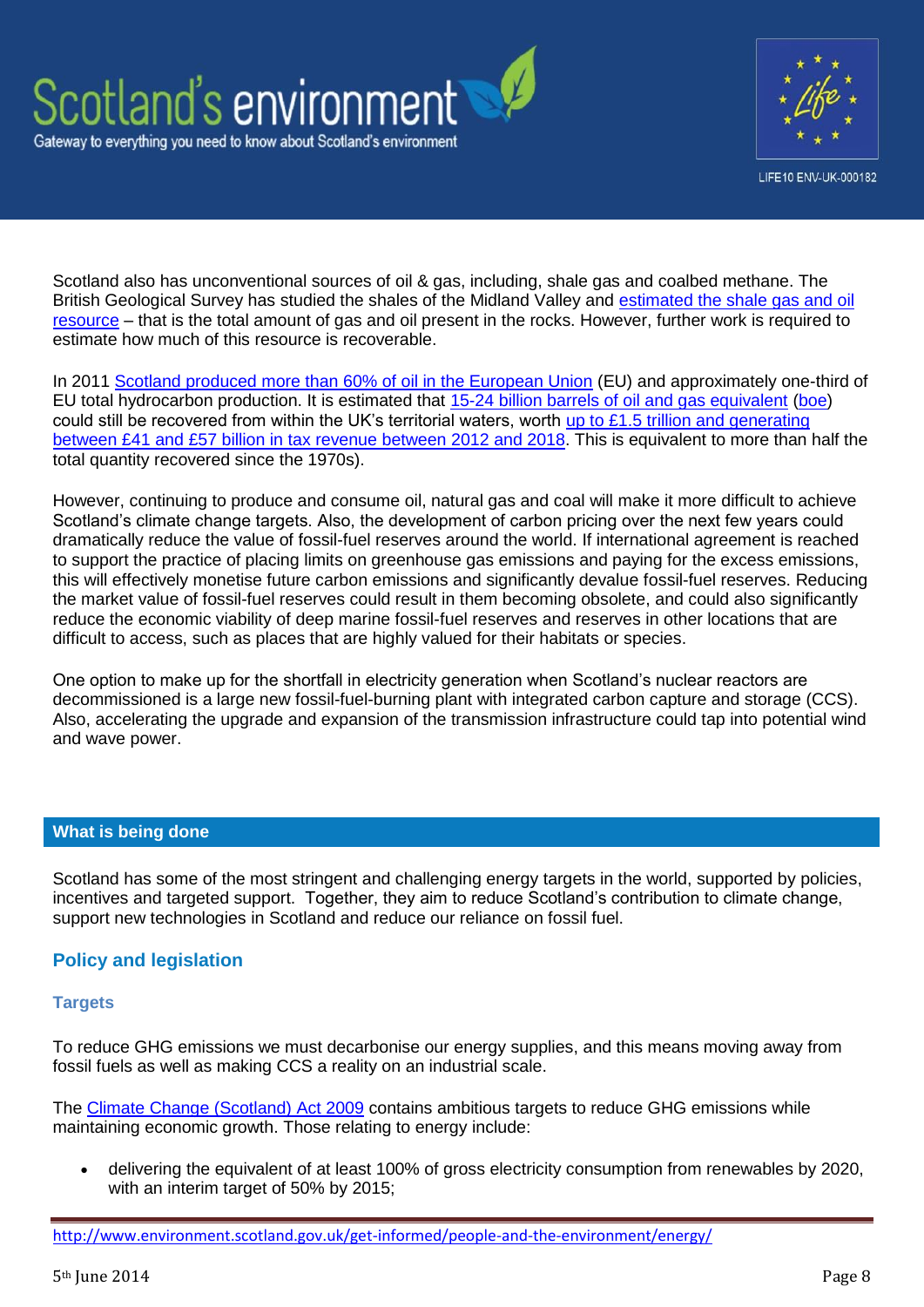

- reduce final energy consumption in Scotland by 12%;
- operating CCS on a commercial scale by 2020;
- fitting CCS in conventional power stations by 2025-30;
- developing better interconnection and upgrading transmission to cope with the projected growth in renewable electricity generation;
- supplying 11% of Scotland's heat needs from renewable sources by 2020.

This is already having a direct impact on the supply and consumption of energy. The Scottish legislation is on top of UK and European Community (EC) legislation and the United Nations' global agreement to reduce emissions.

UK legislation that has a particular impact on energy supply in Scotland includes the [Utilities Act 2000,](http://www.legislation.gov.uk/ukpga/2000/27/contents) that deals with gas and electricity markets, and the [Energy Act 2004,](http://www.legislation.gov.uk/ukpga/2004/20/contents) which, among other things, deals with road-transport fuel. The implementation of these two Acts has led to obligations being set for electricity generators and road-fuel suppliers in order to increase the amount of energy from renewable sources supplied to customers.

For private road transport in particular, taxes encourage people to use less fuel – for example, tax on fuel, and higher road tax on cars that are less efficient, and using income tax to eliminate the benefit-in-kind associated with driving a company car.

### **Policy**

The Scottish Government's [Electricity Generation Policy Statement 2013](http://www.scotland.gov.uk/Resource/0042/00426475.pdf) (EGPS) examines the way in which Scotland generates electricity, and considers the changes necessary to meet a range of energy related targets, including the future energy generation mix required. It reflects views from both industry and other stakeholders and also developments in UK and EU electricity policy. It looks at where we get our electricity from, the amount of electricity we use and what we will need to do to meet our energy needs over the coming decade and beyond.

A [Scottish Heat Generation Policy Statement](http://www.scotland.gov.uk/Publications/2014/03/2778) is currently being developed and the potential for future generation sources such as geothermal and solar in Scotland are being assessed.

## **Improving energy efficiency**

Individuals, organisations and businesses are being encouraged to reduce the amount of energy they use by installing insulation, energy-efficient lighting, modern heating controls, etc.

Reducing the amount of energy used in households has an important part to play in achieving the energy reduction, climate change and fuel poverty targets. The Scottish Government's Home Energy Scotland [advice centres](http://www.energysavingtrust.org.uk/scotland) provide advice and support to help save energy, money and to reduce greenhouse gas emissions.

In addition, the advice centres deliver the [Home Energy Efficiency Programmes for Scotland](http://www.energysavingtrust.org.uk/scotland/Take-action/Home-Energy-Scotland/Home-Energy-Efficiency-Programmes-for-Scotland) (HEEPS) and advice on sustainable transport.

<http://www.environment.scotland.gov.uk/get-informed/people-and-the-environment/energy/>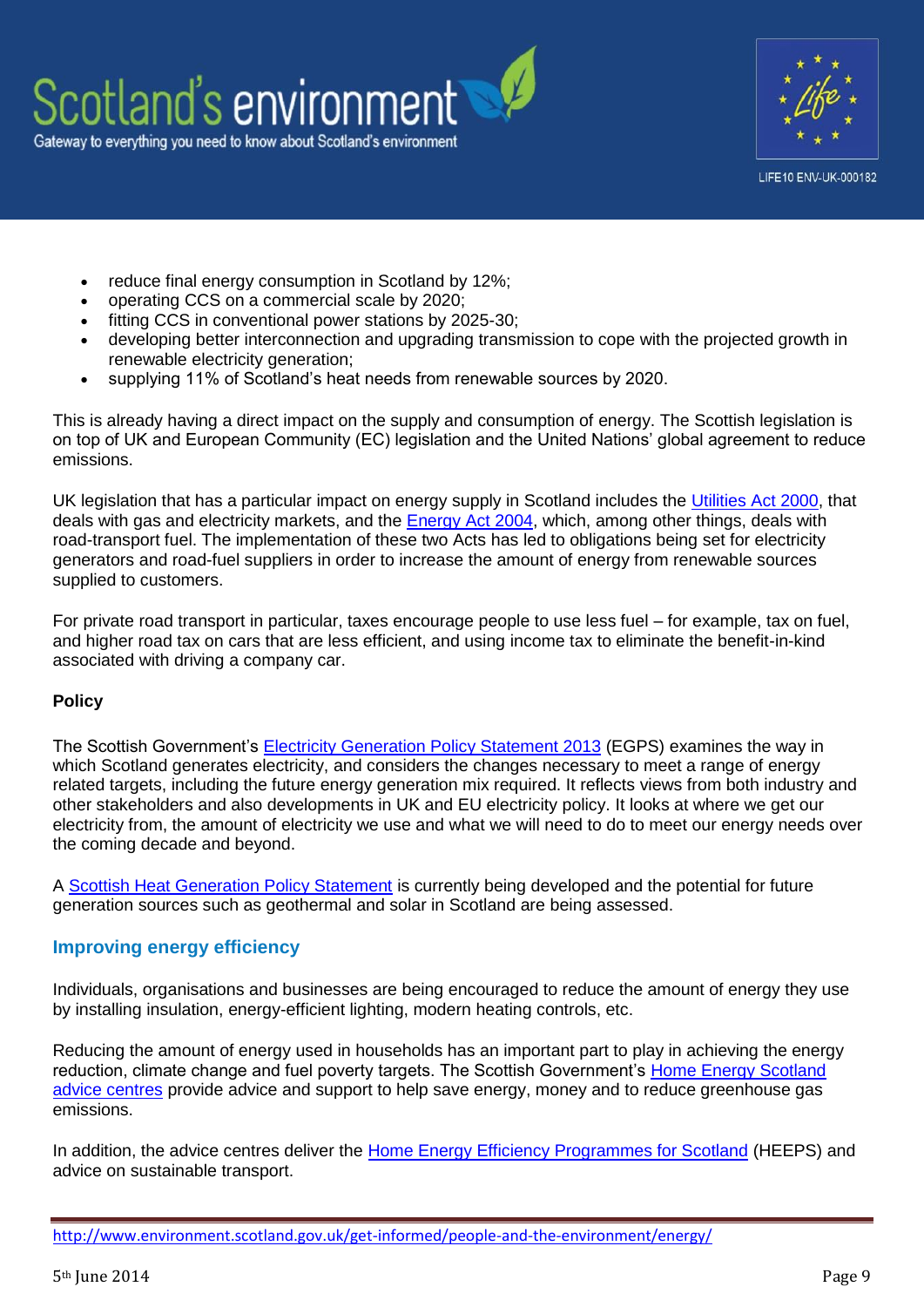



Smart meters are currently limited to providing information about how much gas and electricity is being used, and at what cost. Although this is a useful tool in raising awareness and encouraging energy efficiency. Smart meters are currently being developed to allow energy suppliers to obtain accurate information on energy consumption. The new [Energy Efficiency Directive](http://ec.europa.eu/energy/efficiency/eed/eed_en.htm) requires estimated bills to be phased out by 2015 and smart meters will help to fulfil this requirement. Starting in 2015, every Scottish household will have the opportunity to take a smart meter. These will include an in-home display unit which will show how much energy is being used. These will show how changing behaviour can change the amount of energy used. Installation of smart meters should be complete by 2020.

The smart meter could even decide when to draw power from an electric vehicle connected to the household supply. Once these meters are in widespread use they could have a huge effect on smoothing out peaks in demand and remove the need for such a high level of spare 'quick response' capacity in the national electricity supply.

New cars and other road vehicles must be sold in the UK with information about their fuel efficiency under standard test conditions. These conditions have been set by various EC directives which first appeared in 1970 and have been frequently revised.

The [Resource Efficient Scotland](http://www.resourceefficientscotland.com/) programme has been set up to help the public, businesses and organisations across Scotland save money by providing advice on how they can use their resources (including energy) more efficiently.

### **Decarbonising energy and heat supply**

The [Renewables Obligation Scotland](http://www.scotland.gov.uk/Topics/Business-Industry/Energy/Obligation-12-13) (ROS) came into effect in 2002 and places an obligation on electricity suppliers to source an increasing proportion of the electricity they supply from renewable sources. Smaller-scale generation is mainly supported through the [Feed-In Tariff scheme \(FIT\).](https://www.ofgem.gov.uk/environmental-programmes/feed-tariff-fit-scheme)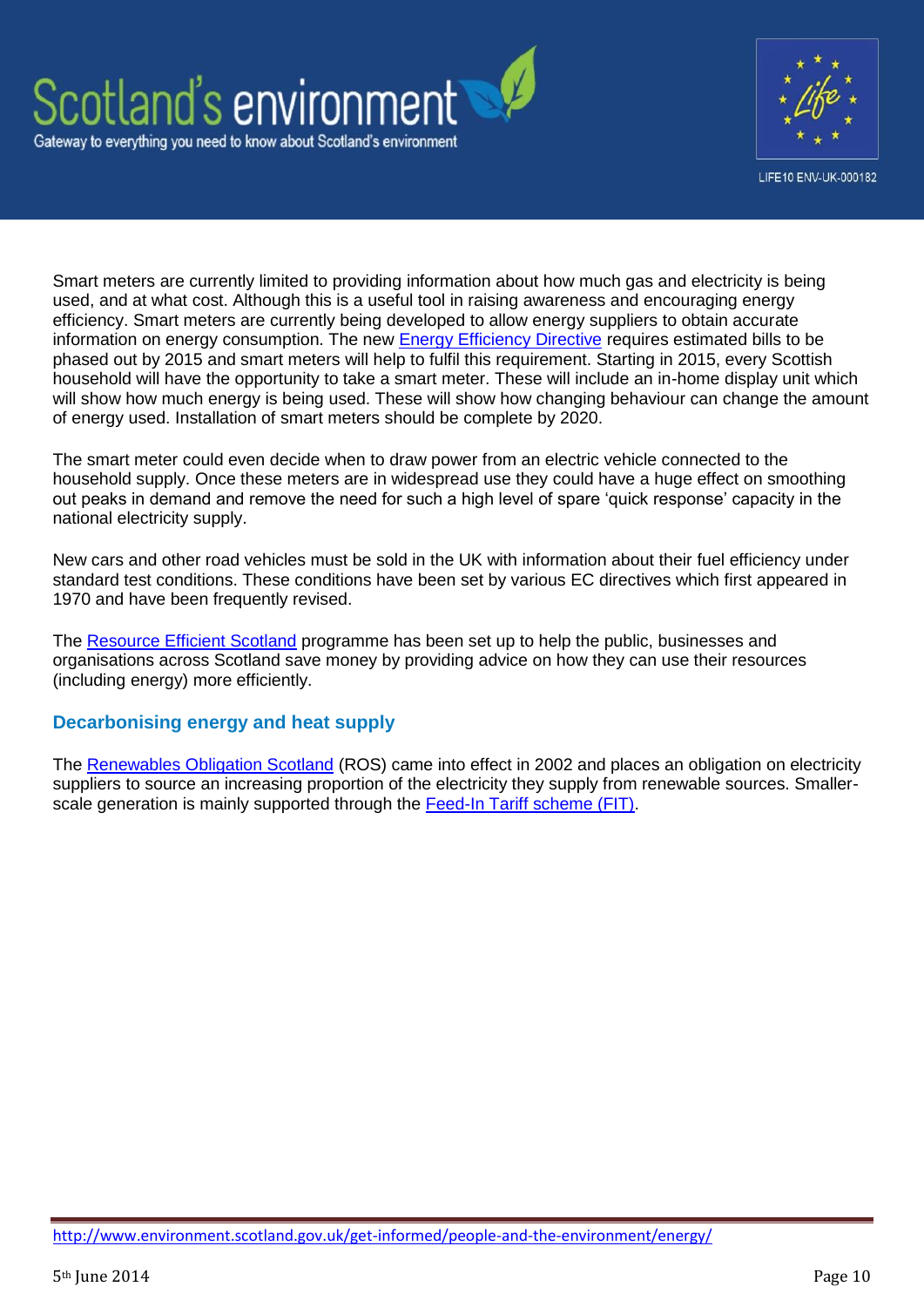

The ROS is driving large-scale renewable-energy projects in Scotland. A further 14 GW of planned and approved capacity could become operational in the coming years (Figure 4).



**Figure 4:** Renewable capacity in Scotland by planning stage, December 2013

**Source:** Scottish Government, [Renewable Energy Statistics for Scotland](http://www.scotland.gov.uk/Resource/0044/00447302.pdf)

The [Renewable Transport Fuel Obligation](https://www.gov.uk/renewable-transport-fuels-obligation) (RTFO) is one of the UK Government's main policies for reducing greenhouse gas emissions from road transport in the UK. The RTFO helps bring the UK into line with [European Union Biofuels Directive.](http://en.wikipedia.org/wiki/Directive_on_the_Promotion_of_the_use_of_biofuels_and_other_renewable_fuels_for_transport) Scotland's target is for biofuels to make up [10% of transport fuel](http://www.scotland.gov.uk/Publications/2013/06/6387/9)  [consumption by 2020.](http://www.scotland.gov.uk/Publications/2013/06/6387/9)

[The Renewable Heat Incentive](http://www.energysavingtrust.org.uk/scotland/domestic/improving-my-home/renewable-heat-incentive) (RHI) is a UK Government scheme set up to encourage the use of renewable energy to heat buildings by providing financial incentives. This is now available for households as well as industry, businesses and the public sector.

### **Supporting new technologies**

Although good progress is being made in increasing the supply of de-carbonised electricity, the speed of this development is limited. The high costs of developing new technologies, such as offshore wind and wave, require more assistance than mature technologies, such as landfill gas or biomass co-firing. In order to help overcome these constraints, [bandings of Renewable Obligation Certificates](http://www.scotland.gov.uk/Topics/Business-Industry/Energy/Obligation-12-13) have been introduced.

Scotland has the potential to produce 25% of the total potential for tidal energy in Europe, and 10% of its waveenergy. Special support has been given to the development of marine renewables through the establishment of the [European Marine Energy Centre](http://www.emec.org.uk/) (EMEC) in the sea around Caithness and Orkney.

<http://www.environment.scotland.gov.uk/get-informed/people-and-the-environment/energy/>